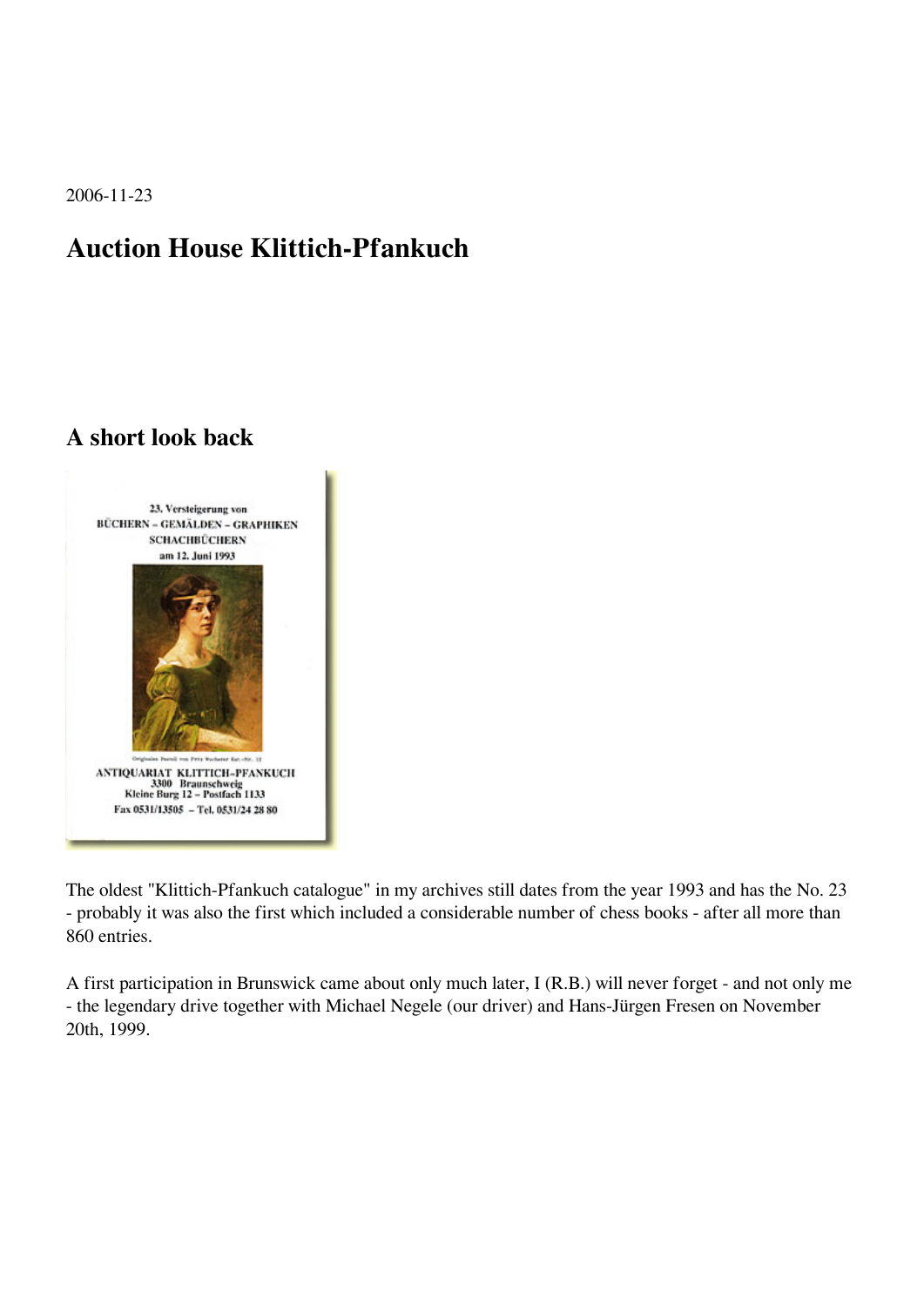

Simul Lothar Schmid on June 22, 2001 in the

auction hall

A highlight in the history of the House of Klittich-Pfankuch occurred in June 2001 when the duplicates from the "Schleswig-Holsteinische Landesbibliothek" were put up for auction. The supporting programme offered a simultaneous exhibition at 20 boards by GM Lothar Schmid - we can easily make out some future KWA members: Norbert Fieberg, Jurgen Stigter, Godehard Murkisch.



A picture of the following garden party, our host Roger Klittich is just busy uncorking another bottle of excellent white wine which was very popular ...

 All that happened still about 1 1/2 years before the foundation of the "Amsterdam Group" in November 2002.

In the following years too the House of Klittich-Pfankuch always proved to be an exemplary host and cooperating organizer, we only recall the KWA's foundation event in Wolfenbüttel / Brunswick in November 2003 as well as the 46th auction in June 2005, combined with a regional KWA meeting and IM Bernd Schneider's clock simul - all these and further events are known to be recorded at our pages (look up in our [Archives](http://kwabc.org/archive/Homepage-UK/Archives.htm#event)!).

For the future we wish all the best to our Brunswick friends - we all hope to enjoy still numerous and